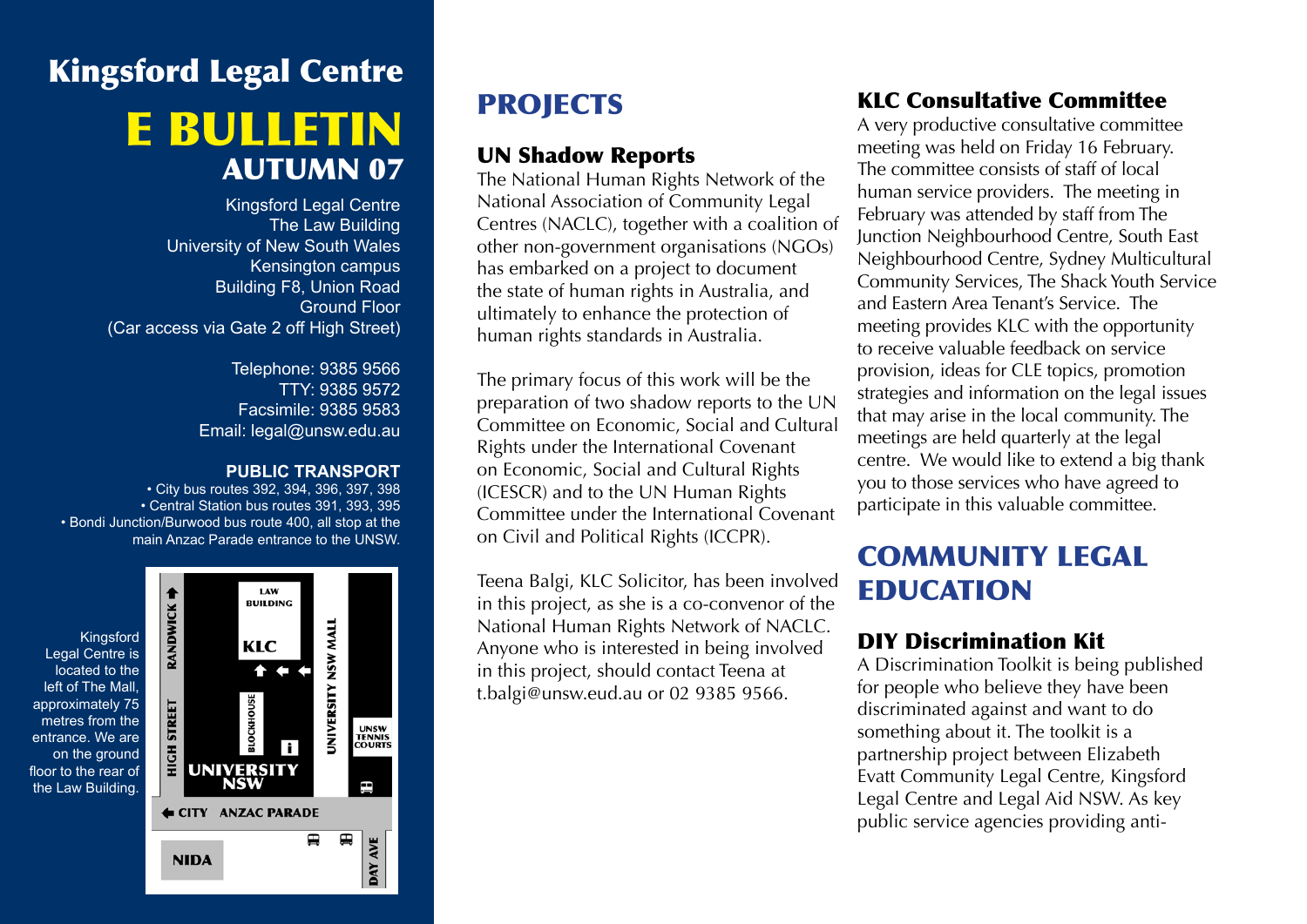

**Discrimination** Toolkit Your Guide to Making a Discrimination Complaint

discrimination advice and casework services in NSW, all three agencies identified a gap in the resources available to clients who have experienced discrimination and wish to make a formal complaint.

A useful and practical publication, the toolkit provides easy-to-understand information and tips on how to run a discrimination

complaint from beginning to end. The kit will be launched by The Hon. Justice Elizabeth Evatt AC on Wednesday 28 March as part of Law Week. Anyone interested in attending the launch should contact Teena Balgi at t.balgi@unsw.eud.au or 02 9385 9566.

# **CASEWORK**

#### Discrimination/Generalist

With a number of staff away over December, January and February, the case load remained reasonably stable, but with a limit on the number of new matters KLC was able to take on.

Over the past 2 months we have had three discrimination matters settle to the great satisfaction of the clients, who were successful in obtaining outcomes that included monetary compensation, apologies and undertaking to provide training on the part of employers. Notably, all matters involved discrimination in the work place.

During the university summer session KLC also had 3 students successfully assist clients by doing pleas in mitigation at Waverley Local Court. In one matter, where a section 10 dismissal was granted, the Magistrate gave the prosecution a dressing down for taking 5 months to issue the infringement and court attendance notice. This, and the "section 10", ensured that the client felt that the matter had been properly and fairly dealt with.

#### New Outreach for KLC Clients

From Thursday 8 February all KLC Thursday night advice sessions are being held at The Junction Neighbourhood Centre, Ground Floor, Bowen Library Building, 669-673 Anzac Parade Maroubra. The Junction has shopfront premises below the busy Bowen Library Building which suit the needs of our clients perfectly. Whilst there will be some teething problems we are very confident the outreach will prove a great success. Many thanks to the staff and management committee of The Junction for providing their premises to our clients and for bending over backwards to help meet our needs. The Coordinator, Barb, is a powerhouse with a real 'can do' attitude and we have all enjoyed working with her to get the outreach up and running. KLC continues to look at its service provision to our community and are currently investigating an outreach at Yarra Bay to assist the La Perouse indigenous community.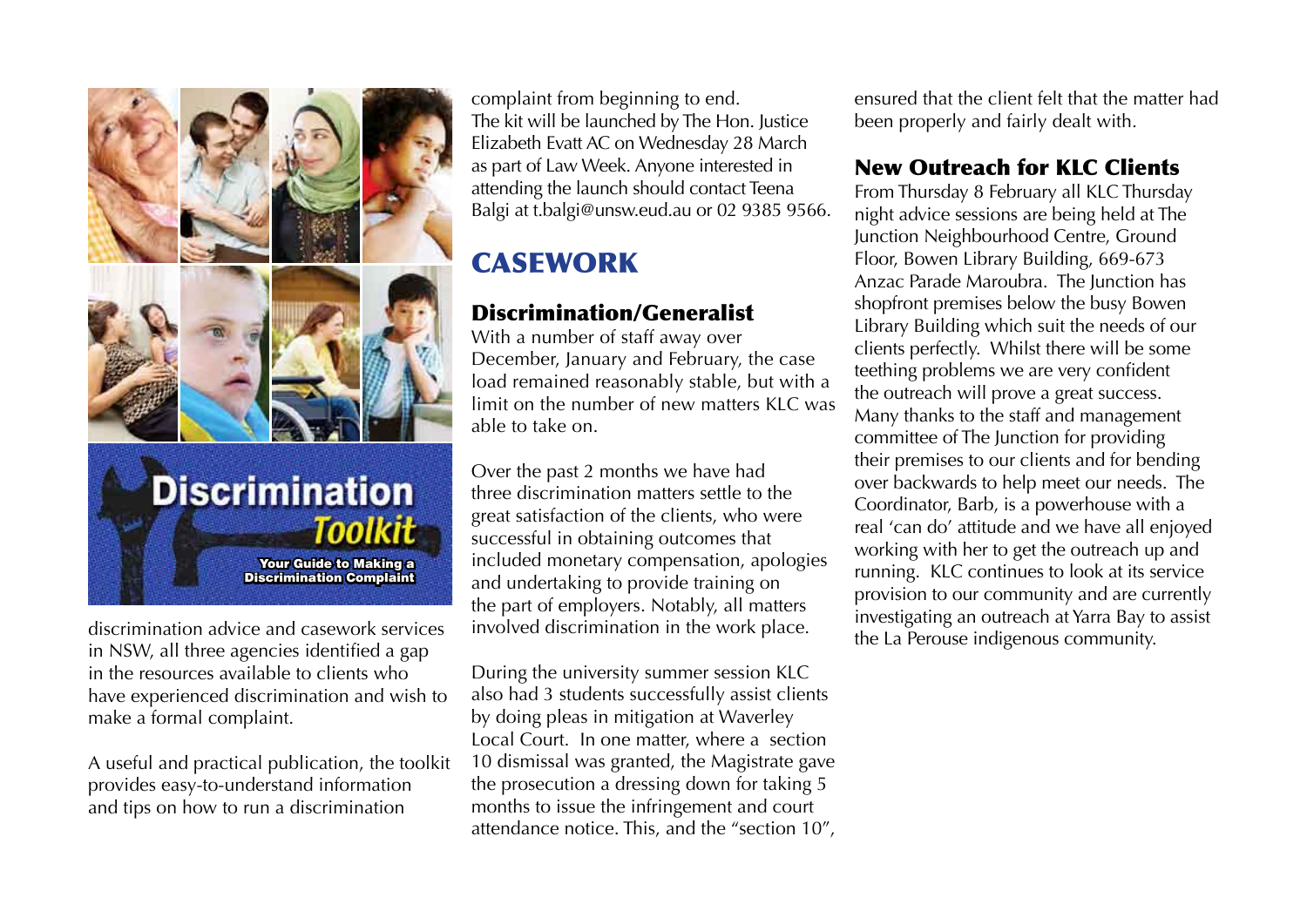

**Student William Lee and Solicitor Linda Tucker at the first night of our new Thursday night outreach advice session at The Junction Neighbourhood Centre**

### **STAFF**

#### Farewell to Allens Secondee, Sonya Oberekar

The first of our Allens Arthur Robinson solicitor secondees, Sonya Oberekar, completed her 6 months with KLC on February 9. Sonya worked very hard for KLC and our clients during her time with us, particularly in building up our outreach advice sessions at the South-East

Neighbourhood Centre and Maroubra Uniting Church. Sonya made the most of the opportunities presented to her during her time with us and participated in all areas of KLC service. She is a warm, funny, intelligent young woman who built a rapport with all of her clients. KLC staff have enjoyed working with her and are very sad to see her leave. Many thanks to Allens Arthur Robinson for their generous support of KLC – the secondee program is a great asset to KLC and our clients and we hope to maintain the relationship for many years to come.

#### Congratulations to Anna Cody on baby boy

Heartfelt congratulations to Meena, Anna and Aasha on the birth of their beautiful baby boy, Rahul. Meena and baby are doing well, and the baby is gorgeous!



**Allens Arthur Robinson Secondee Sonya Obereka**